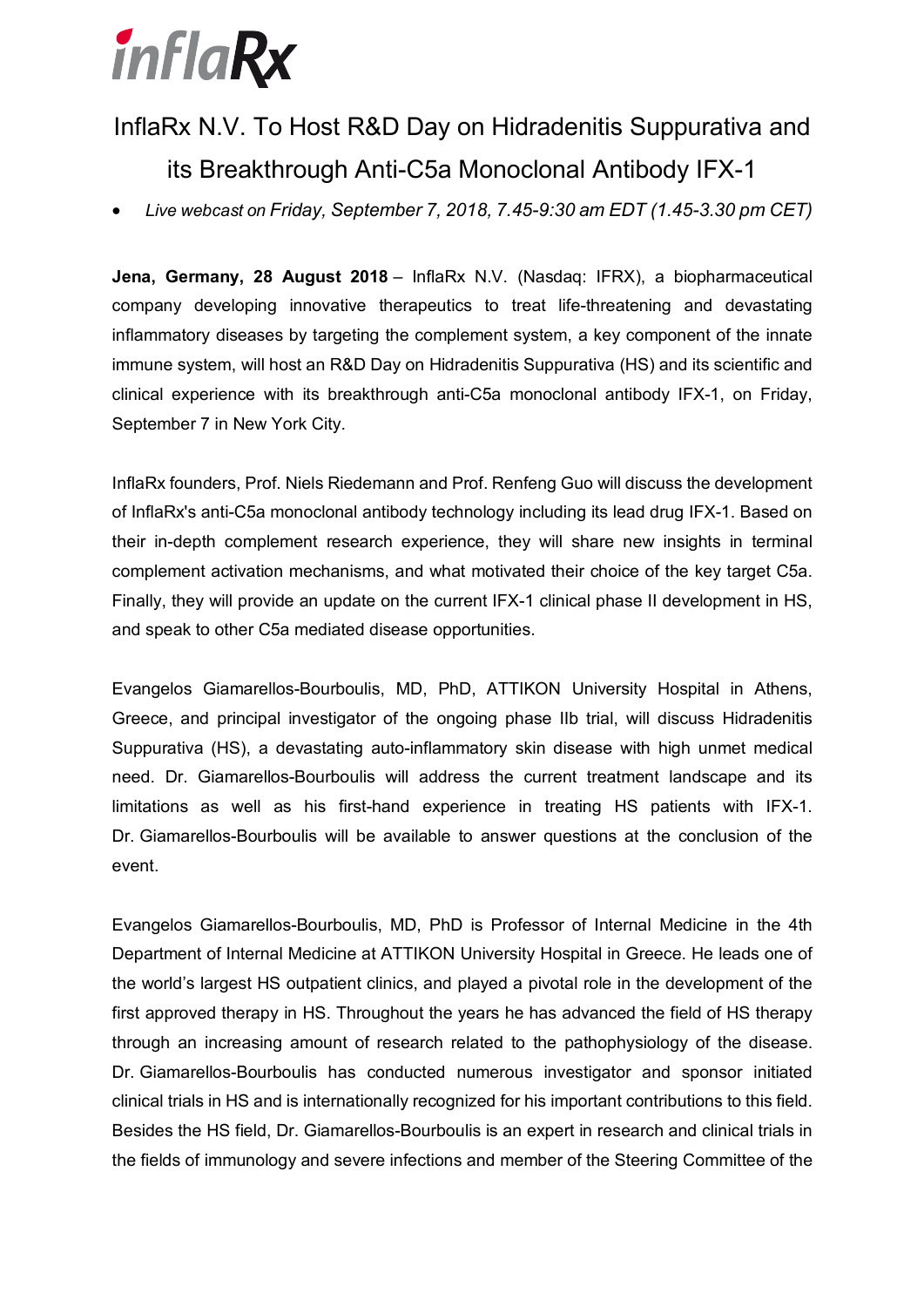

World Sepsis Day. In 2009, he was awarded the ESCMID (European Society of Clinical Microbiology and Infectious Diseases) Young Investigator Research Award for his contribution to the field of immunotherapy of sepsis. He is chairing the Hellenic Sepsis Study Group and the Hellenic Sepsis Study Institute. He is the President-Elect of the European Shock Society. Dr. Giamarellos-Bourboulis has published over 350 research and review articles with more than 10,000 citations.

This event is intended for institutional investors, sell-side analysts, investment bankers, and business development professionals only. A live webcast and replay will be accessible via the link here. If you would like to ask a question during the live Q&A, please submit your request via email. Please RSVP in advance if you plan to attend in person, as space is limited.

#### **About IFX-1:**

IFX-1 is a first-in-class monoclonal anti-complement factor C5a antibody, which highly and effectively blocks the biological activity of C5a and demonstrates high selectivity towards its target in human blood. Thus, IFX-1 leaves the formation of the membrane attack complex (C5b-9) intact as an important defense mechanism, which is not the case for molecules blocking the cleavage of C5. IFX-1 has demonstrated control of the inflammatory response driven tissue and organ damage by specifically blocking C5a as a key "amplifier" of this response in pre-clinical studies. IFX-1 is the first monoclonal anti-C5a antibody introduced into clinical development that has, to date, successfully completed three clinical Phase II studies. In total, more than 150 patients have so far been treated with IFX-1, which was well tolerated. IFX-1 is currently being developed for different inflammatory indications.

#### **About InflaRx N.V.:**

InflaRx (Nasdaq:IFRX) is a clinical-stage biopharmaceutical company focused on applying its proprietary anti-C5a technology to discover and develop first-in-class, potent and specific inhibitors of C5a. Complement C5a is a powerful inflammatory mediator involved in the progression of a wide variety of autoimmune and other inflammatory diseases. InflaRx was founded in 2007 and has offices in Jena and Munich, Germany as well as Ann Arbor, Michigan, USA. InflaRx is listed on the Nasdaq Global Select Market in the United States under the trading symbol "IFRX". For further information please visit www.inflarx.com.

#### **Contacts:**

**InflaRx N.V.** Prof. Dr. Niels C. Riedemann Chief Executive Officer info[at]inflarx.de

Jordan Silverstein Head of Corporate Development and Strategy Jordan.silverstein[at]inflarx.de